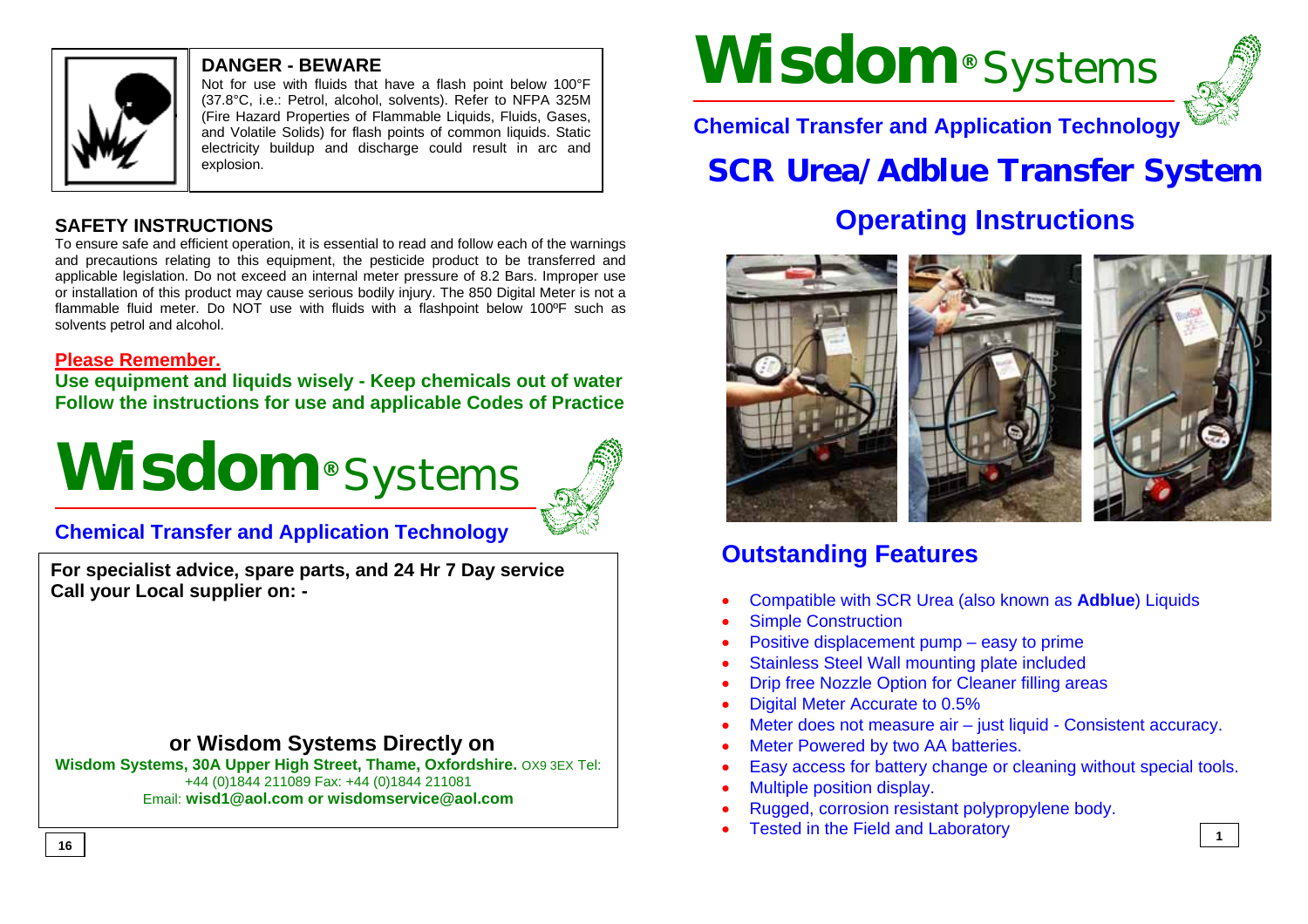# **Assembly and Fitting Instructions**

The SCR Urea Transfer System can be mounted on the wall near the dispense position and has a suction hose that can be connected to the container of SCR Liquid. Most installations benefit from a permanent location but the system can also be rested on the container or hung from the top rail or rim of the container to be emptied.

The equipment is usually pre assembled and ready to be installed. If your equipment has been shipped with the hoses disconnected please take good care to locate the hose connections into the pump carefully avoiding dirt, contamination or damage and follow the arrow to maintain the flow of liquid through the pump from the container to the vehicle tank.

**First Use**. – Please be particularly careful when the pump is first used. The equipment is tested and then emptied before shipping. The pump will self prime and for this to happen it is essential that the hoses are fitted correctly and do not allow ANY Air into the suction side of the pump. Any air on the suction side will prevent the pump priming. If problems are encountered then the pump can be primed by pouring a little de-ionised water or SCR liquid into the suction hose while the pump is running. This will make the pump valves wet and aid priming. Adding liquid in this way will not however overcome the effect of poorly fitted hoses. Failure to prime should be addressed by checking that all connections are airtight. To release air from the system gently lift the nozzle tip valve.

The ElecTran is powered by a 220v 50Hz supply, take care not to wet the cable or pump body. For maximum safety this pump is best supplied from a mains electrical supply protected with a 'RCCD' circuit breaker installed by a competent electrician.

Advice on fitting and using this equipment can be obtained at any time by calling your local supplier or Wisdom Systems direct, see the information on the back page.

#### **ElecTran**

#### **WS 4300 Pump - General Description**

The pump is a positive displacement multi chamber membrane design and constructed from glass filled polypropylene and Elastomers with Stainless steel springs and fasteners. The pump uses hose connections that are sliding staples and O ring design. Hoses can be quickly disconnected and the pump exchanged for another unit if any fault occurs. The electrical supply can also be quickly disconnected at the sealed junction box.

# **A. Instructions For Use**

Once primed and ready for use place the nozzle in the vehicle Adblue tank opening and turn on the pump. Press the nozzle trigger to commence delivery and observe the flow meter. Continue to press the trigger until the desired volume is transferred. Release the trigger and withdraw the nozzle. Place the nozzle on the rest and turn off the pump. Turn off the electrical supply. Please note that the pump is fitted with an automatic switch that will shut down the pump when the nozzle trigger is released and the liquid pressure rises to approximately 1 bar. The flow meter will record the current total dispensed and the

accumulated total these can be reset to zero as explained in the pages below.

As soon as air is detected, the 850-meter will stop recording flow.

#### **B. Cleaning and De-contamination**

#### **Cleaning between loads of the same chemical types.**

To empty the delivery hose and rinse the equipment, first set the digital display to FLSH by pressing button 4 for 3 seconds, then remove the coupler from the container. With the transfer pump operating purge the ElecTran and the connection hose with air. This should take approximately 5 seconds. Place the coupler into the rinse socket or directly into a supply of de ionised water and connect it by pressing the coupler handle down. Ensure the display still shows FLSH. At approximately 10-second intervals turn off the yellow valve for 5 seconds and then open the yellow valve. Repeat this cycle to achieve 6 x 10-second rinses. At the end of the rinse cycles raise the coupler handle, close the yellow valve and leave the coupler attached to the rinse socket in the transport position until required for the next load.

#### **Digital Display Information**

The display will automatically shut off after 60 seconds without use (except when left on FLSH setting). It will automatically reactivate when flow resumes. All information is retained during periods of inactivity.

#### **850 Meter - General Description**

The 850 Digital Meter is a nutating disk, positive displacement meter which uses a magnetic coupling to convert fluid flow into digital display information. The meter can store and display the current flow amount (current total), or accumulated total flow in any of five user specified units (ounces, pints, quarts, liters, and gallons) or special units (e.g. per acre volume). The meter can be calibrated without dispensing fluid simply by selecting a calibration factor from the 20 stored settings. The 850 Digital meter will not count bulk amounts of air in the system. Two AA field replaceable batteries supply power.

#### **Technical Features**

Flow Ports: 1" NPT inlet/outlet ports, female threads

Flow Range: 2 to 20 U.S. GPM / 7.6 to 75.7 LPM

Pressure: 120 PSI / 8.2 Bars maximum at 70°F/21ºC 50 psi/3.4 Bars maximum at 130ºF/54ºC

Temperature: Min. operating temperature =  $0^{\circ}F/-17^{\circ}C$ 

Max. Operating temperature = 130ºF/54ºC

Meter can be stored at lower temperatures, but display may not work well below 0°F Accuracy:  $\pm$  0.5% using calibration factor  $\pm$  0.2% using liquid calibration

Units of measure: liters or US gallons, ounces, pints and quarts; special calibration option also available

Range: 9999 current total; 10,000,000 accumulated total.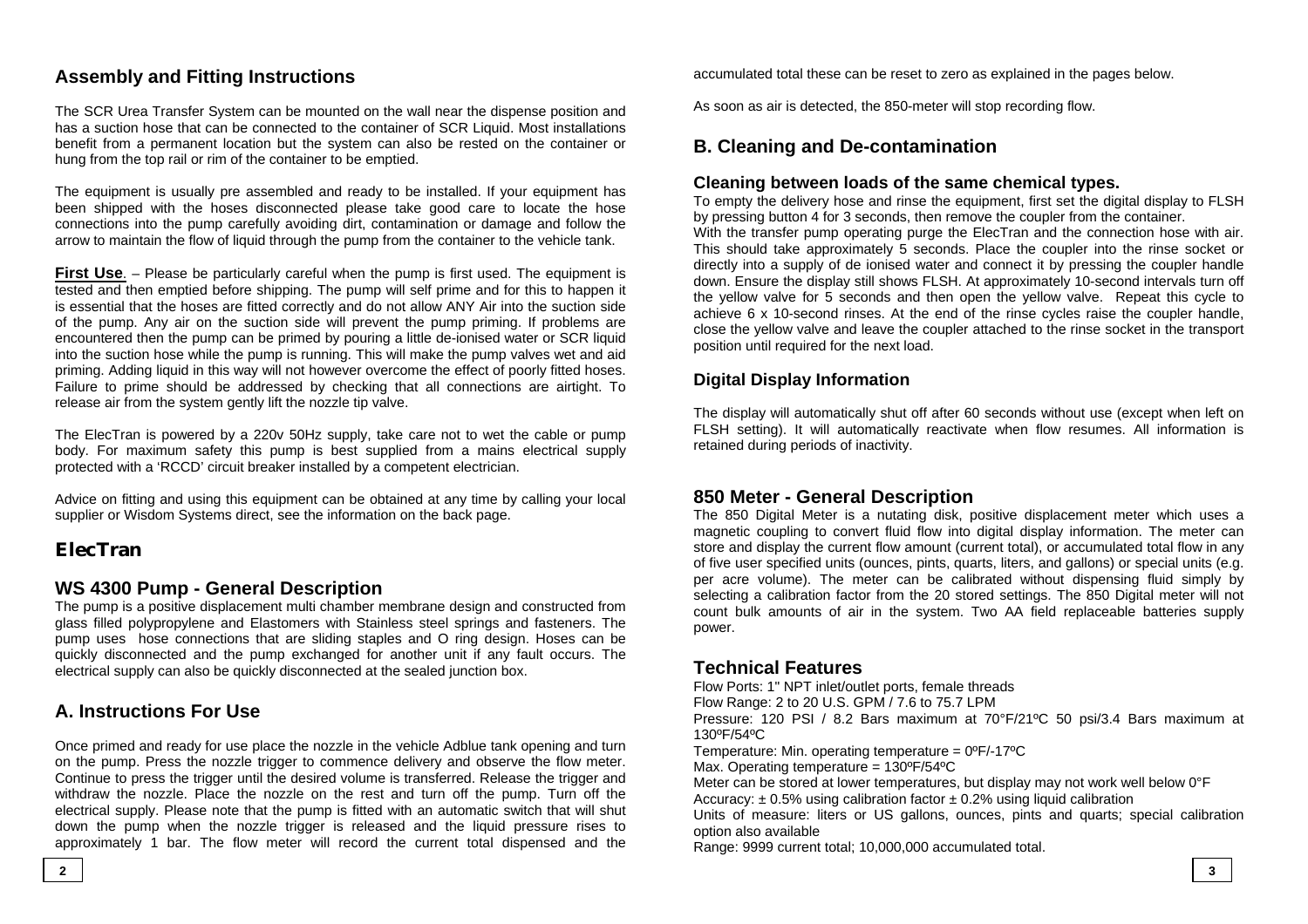## **Materials of Construction**

Body: Polypropylene Sensor Springs: Hastelloy-C Chamber: Ryton, 302 Stainless Steel Wetted Seals: Fluorocarbon Electronic Module Weather & Dust Seal: Buna-N Display: LCD (Liquid Crystal Display) Power: Two alkaline AA batteries, included



# **Material Compatibility**

The 850 Digital Meter is NOT compatible with very strong acids. If in doubt about compatibility of a specific fluid, contact supplier of fluid to check for any adverse reactions to the following wetted materials. The ElecTran is believed to be compatible with most Pesticides however please ask your supplier or contact Wisdom Systems if in doubt.

## **Changing Meter Readout Position & Batteries**

If it is necessary to change position of the meter readout, follow these steps (Refer to exploded view).

1. Unscrew meter cap by hand (item 1). Use a strap type oil filter wrench if nut is tighter than hand tight.

2. Insert a wide, flat-head screwdriver into the upper slot and gently pry up electronics module (see Figure 1 Below).



3. **DO NOT ROTATE METER COVER** - Sensor receptacle will break. Gently rotate electronics module to desired location being careful not to pull on lead wire from module to meter cover.

4. Reinstall the o-ring on electronics cover (see Figure 2 Below).



5. Press electronics module down into meter cover in the correct orientation. 6. Thread on meter cap until hand tight. To check tightness, there should be little or no

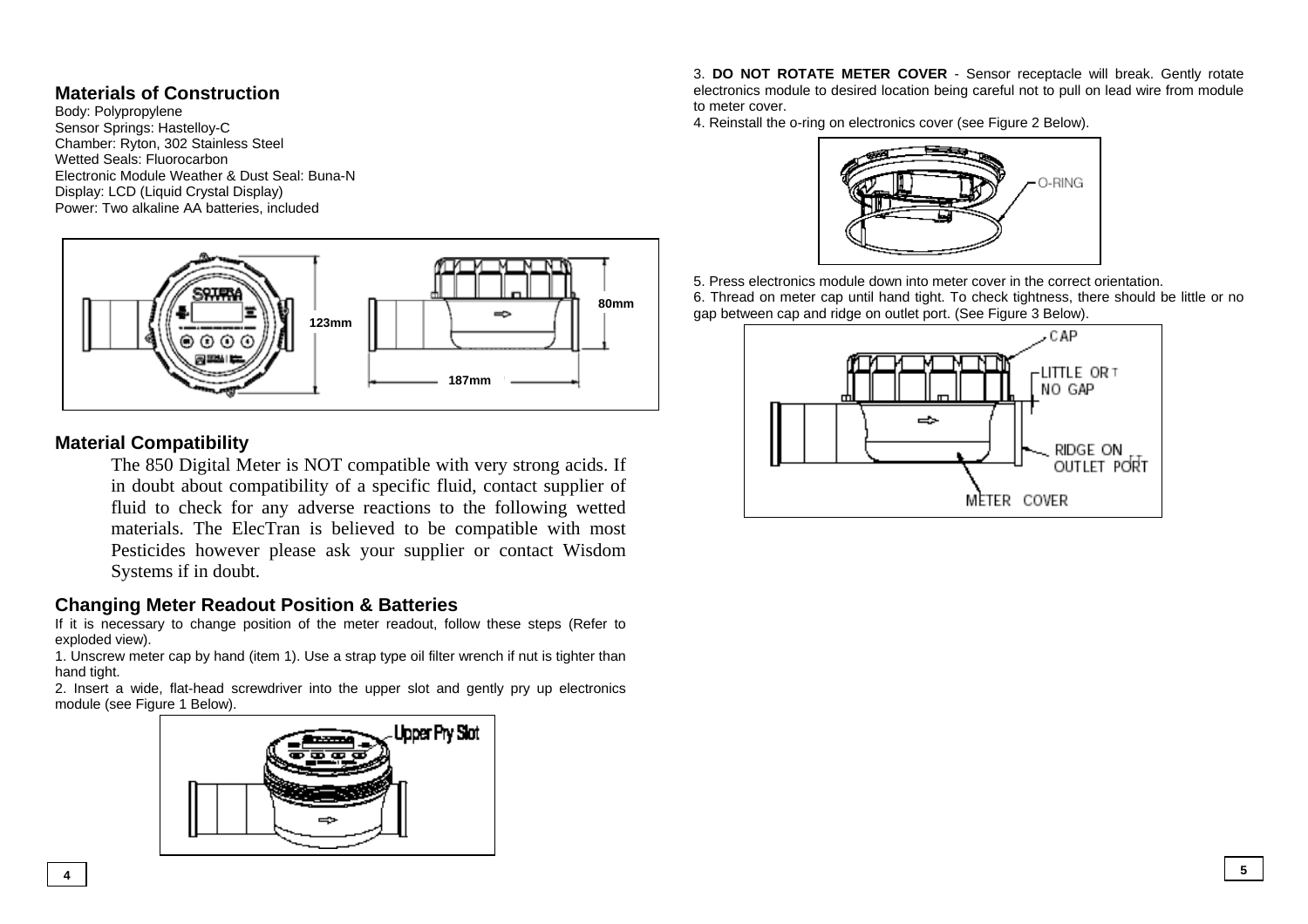# **Operating Functions**



•Turns meter on when off. • Displays accumulated total as long as it is held on. If accumulated total is larger than 9999, the numbers will scroll across the screen.

•When held for 1 second, it resets current total to zero. Also resets to normal operating mode when in CAL or FLSH mode. When desired number is displayed, press button 2 to lock in the new number and return to normal operation.

**•When held for 3 seconds, it allows changes to the calibration factor displayed in the bottom left corner. Repeated activation will increment the number up to 19 and back to zero.** 

•When held for 3 seconds, FLSH is displayed. Fluid dispensed will not be added to either the accumulated total or current total. Press button 2 to return to normal operation.

#### **Operation**

1. Press ON button to turn meter on. Current total, unit of measure, and calibration factor are displayed. The meter also turns on automatically and begins recording when fluid starts flowing through it.

2. Hold button 2 for one second to set current total to "0.00."

3. Begin dispensing.

**NOTE:** Meter display automatically goes blank after 60 seconds of inactivity and automatically comes back on when flow resumes. **No data is lost during periods of inactivity.** 

The Meter should be flushed between uses with water to prevent chemicals from hardening and blocking the meter mechanism.

## **Calibration Factor Settings**

The Calibration Factor is displayed in the bottom left of the display. The 'CAL' Factor can be set between 0 and 19 to match the liquid being measured. Generally the more viscous the liquid the larger the CAL factor needs to be to maintain an accurate measurement.

To select a calibration (CAL) factor that best fits the selected fluid, see Tables below and opposite. For many fluids it is necessary to know the temperature at which the fluid will be dispensed.

**CAUTION**: Wear proper safety equipment when handling hazardous fluids.

\*Chart was updated April 2000 See separate table for latest additions Meters were calibrated using clean water.

\*\*Fluid temperature in containers stored outdoors will be approximately the average of the daily high and low temperatures.

**NOTE:** The Chart is accurate with original factory calibration or after a water calibration.

# **To Change the Calibration Factor**

#### 1. Turn meter on.

2. Hold button 3 for 3 seconds. Only CAL and the number below it will be displayed. Press button 3 repeatedly to change the number. The number will flip back to zero after reaching 19.

3. Press 2 to set number.

4. Meter is now ready to use.

**CALIBRATION NOTE:** If the volume displayed on meter is lower than the amount dispensed, use a lower CAL factor. If volume displayed on meter is higher than the amount dispensed, use a higher CAL factor. Changing the CAL factor by one changes the accuracy by about 1%. Over time, the chamber inside the 850-meter will wear, requiring the meter to be recalibrated. When this should be done depends on the amount and type of fluid dispensed. In most crop protection fluid uses (less than 1000 gallons of a clean fluid per year), the 850-meter will remain accurate for many years without recalibration. On the other hand, dispensing an abrasive fluid may require more frequent recalibration.

# **Replacing Batteries**

NOTE: Low battery icon will flash when batteries begin to lose power. Meter still functions properly for several days after the icon begins to flash. Neither calibration, current total or accumulated total quantities will be lost when replacing batteries.

To Replace Batteries (refer to exploded view above)

1. Unscrew meter cap (item 1). Use a strap type oil filter wrench or large 5" jaw pipe wrench if needed.

2. Insert a flat-head screwdriver into the top slot (see Figure 4) and gently pry up electronics module.

3. Gently raise electronics module being careful not to pull on lead wire between module and meter cover.

**CAUTION:** Be careful not to get fluid or dirt in electronics area.

4. Remove old batteries and insert new batteries, making sure battery polarity is correct, or meter damage could occur.

5. Reinstall o-ring on electronics module. Align sensor stem in proper location. Press module gently down into meter cover.

6. Thread on meter cap until hand tight. To check tightness, there should be little or no gap between cap and ridge on outlet port.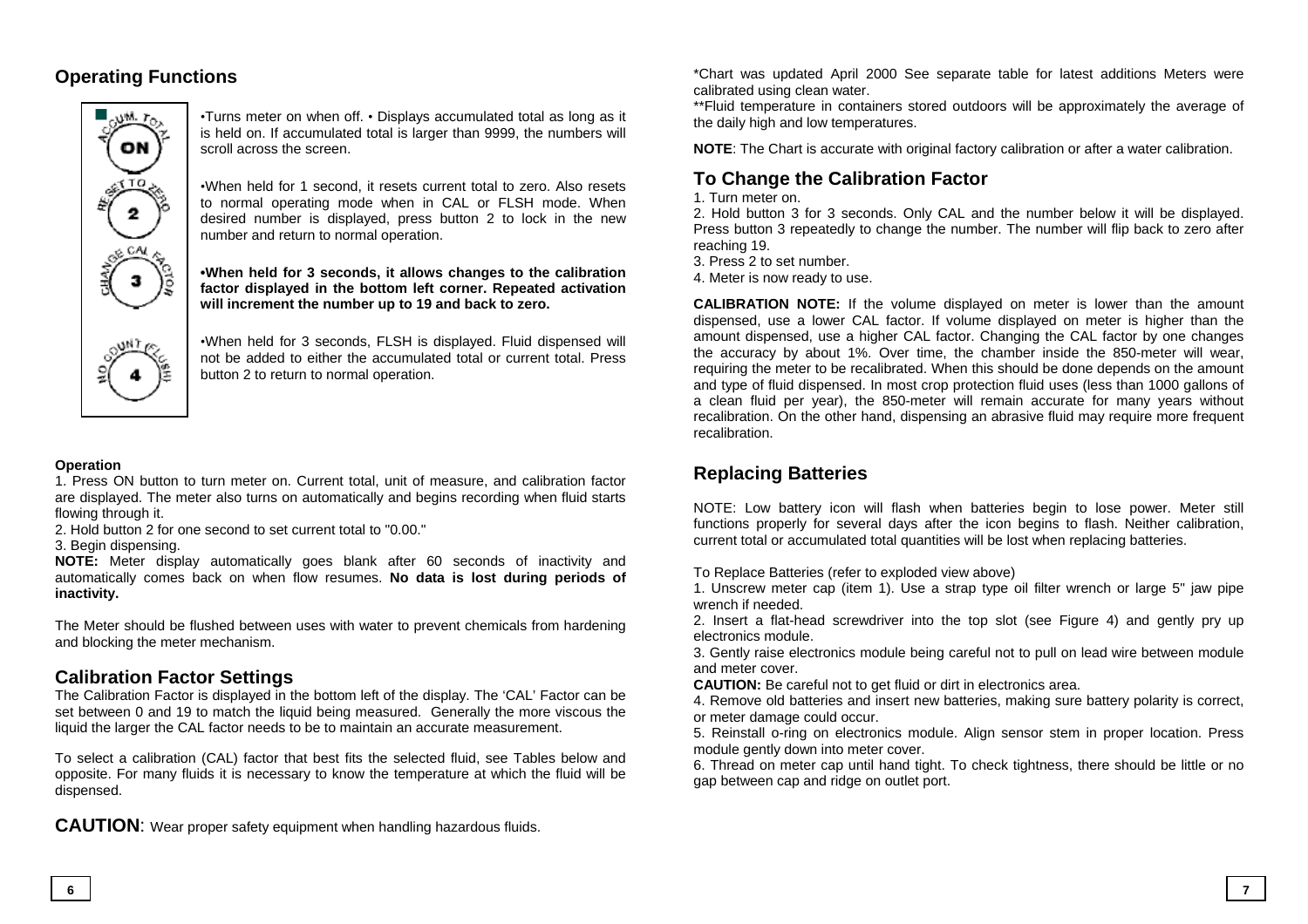#### **Repairs**

Meters being returned for repair must be flushed thoroughly or they will not be accepted. A Material Safety Data Sheet (MSDS) describing last fluid metered must accompany any meter needing service.

If any meter components are damaged, they should be replaced. See meter drawing and parts list for correct replacement part number before ordering.

#### **Cleaning**

The 850 Meter can be flushed without adding to the accumulated total. Turn meter on by pressing the ON button. Press 4 and hold for 3 seconds. Display will show FLSH. Flush meter with suitable fluid (water is suitable for most herbicides). When completed, press 2 to leave FLSH mode and return to normal operation. Quantity of fluid flushed will not be added to total.

Thorough Cleaning (refer to exploded view)

If meter is blocked due to hardened chemical or debris, do the following:

1. Drain all fluid from meter.

2. Unscrew meter cap (item 1). Use a strap type oil filter wrench or large 5" jaw pipe wrench if necessary.

3. Insert a flat-head screwdriver in the lower slot (see Figure 7) and turn to pry up meter cover

4. The meter chamber (item 8) can now be removed.

5. Air sensor can removed by gently prying towards center of meter with a screwdriver.

6. Rinse all meter components with flushing fluid. Do NOT submerge display assembly. Be careful not to get any fluid or dirt in the electronics module.

7. Reassemble meter.

**Store in a cool, dry place. Drain out all fluid that could freeze in the meter.**

| TROUBLESHOOTING GUIDE                 |                                                                                                  |                                                                                                                                                                                                     |                                                                                                                                                 |  |
|---------------------------------------|--------------------------------------------------------------------------------------------------|-----------------------------------------------------------------------------------------------------------------------------------------------------------------------------------------------------|-------------------------------------------------------------------------------------------------------------------------------------------------|--|
| PROBLEM                               | POSSIBLE CAUSE                                                                                   | SOLUTION                                                                                                                                                                                            | <b>NOTES</b>                                                                                                                                    |  |
| Motor won't turn on                   | ·Doad battories.<br>·Damaged or contaminated<br>electronics module                               | · Replace batteries.<br>· Replace electronics module<br>& gardents.                                                                                                                                 | Soalto electronic chamber<br>is broken if display label is<br>removed or punctured.                                                             |  |
| Flashing docimal                      | · Current total has rolled<br>ovor                                                               | ·Roset meter @ desired).                                                                                                                                                                            | Motor will continue to<br>operate normally.                                                                                                     |  |
| Flashing or<br>dim display            | . Low batteries                                                                                  | · Replace batteries.                                                                                                                                                                                | Uso alkalino battorios.                                                                                                                         |  |
| Leaking fluid at<br>inict/outlet port | - Nood throad soalant<br>· Cross-throaded port                                                   | . Add Teflon pipe tape to joint.<br>·Replace body.                                                                                                                                                  |                                                                                                                                                 |  |
| Fluid flows: meter<br>won't count.    | «Meter disk sticking<br>·Damaged driver<br>or magnet<br>· Motor failure<br>· Air sensor sticking | .Clean out motor chamber.<br>. Repair or replace chamber assembly.<br>·Repair or replace meter.<br>· Remove and clean air sensor                                                                    |                                                                                                                                                 |  |
| Motor roads high                      | -Entrained air in system<br>· Wrong calibration factor                                           | · Prime system, fix suction leak at pump.<br>. Use a higher calibration factor.                                                                                                                     | Motor will count air.<br>Chemical formulations.<br>Sometimes change.                                                                            |  |
| Motor spads low                       | · Wrong calibration factor<br>· Motor chambor is worn<br>. Damaged or very worn<br>chambor       | .Check fluid temperature<br>.Use a lower calibration factor.<br>.Check fluid temperature.<br>· Rocalibrate meter with water.<br>See Appendix, page 9.<br>-Replace chamber and recalibrate<br>molor. | Chamical formulations.<br>Sometimos chango.                                                                                                     |  |
| Motor is not<br>consistent            | · Entrained air in system<br>· Particulates in fluid<br>. Motor has worn or<br>damaged chamber   | · Prime system, fix suction leak at pump.<br>·Put screen in front of meter.<br>·Replace chamber.                                                                                                    | 40 mosh minimum.                                                                                                                                |  |
| EmO                                   | .Calibration error<br>·Damaged chamber                                                           | · Recalibrate meter with more accurate<br>container.<br>·Replace chamber.                                                                                                                           | Indicates fluid calibration is<br>out of acceptable window.<br>Volumetric container may<br>be off. or the meter<br>chamber may be dam-<br>aged. |  |
| Em                                    | +Damaged electronics<br>· Software fault                                                         | . Repair or replace electronics.<br>$\cdot$ Press $\Omega$ then recalibrate meter                                                                                                                   | Contact factory.                                                                                                                                |  |
| Em <sub>2</sub>                       | · Bad coprom                                                                                     | ·Replace electronics                                                                                                                                                                                | Motor still functions, but all<br>data will be lost if batteries.<br>are removed.                                                               |  |

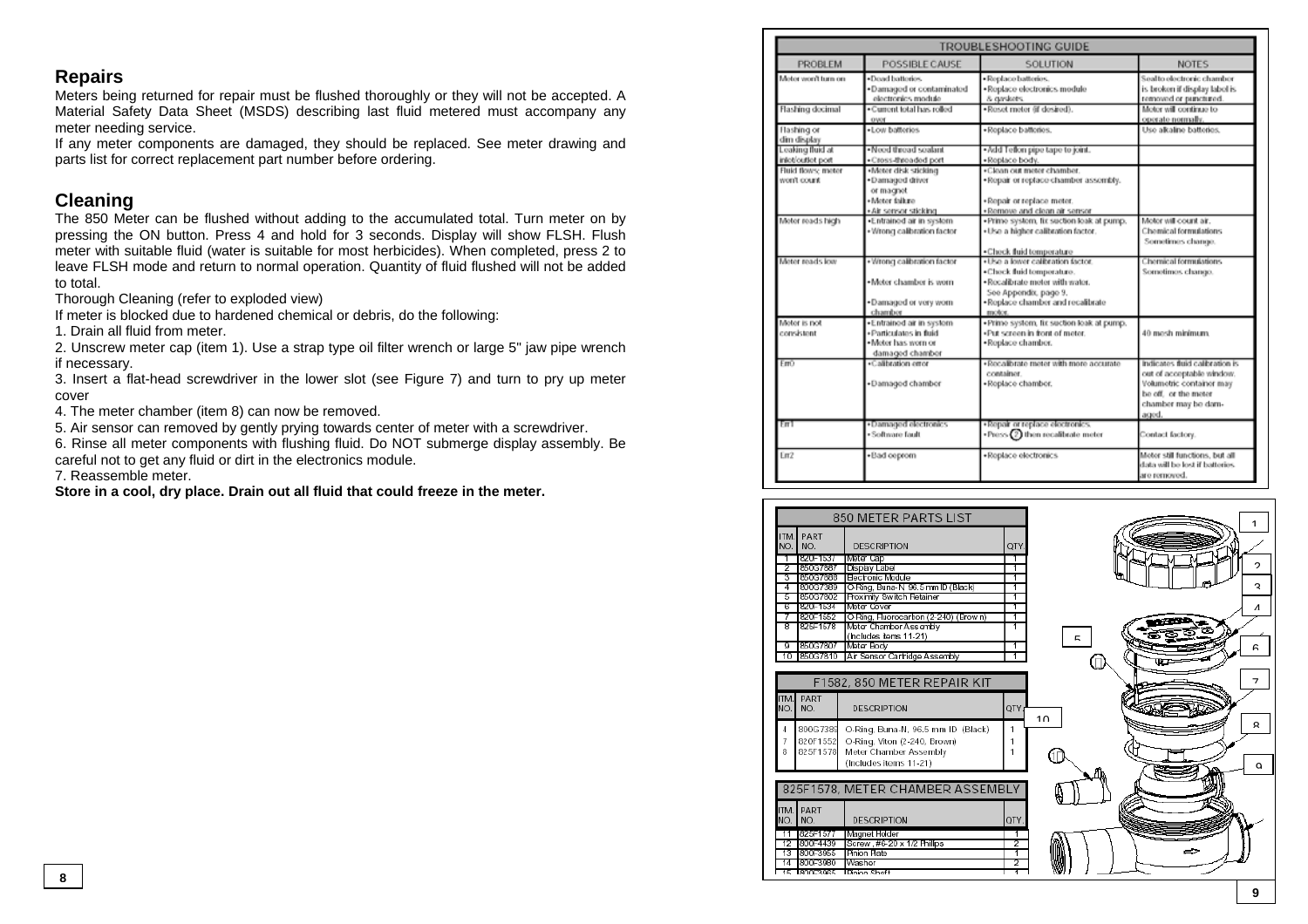

The units of measure can be changed to ounces (OZ), pints (PT), quarts (QT), gallons (GAL), or liters (LITER) without recalibrating the meter. If special units are desired, see note below.

- 1. Hold buttons 2 and 4 for three seconds. Display will read "7r1.02".
- 2. Press button 3. Display will show the current units.
- 3. To change units press the ON button repeatedly until the desired unit is displayed.
- 4. Press button 2. Display will read "7r1.02".

5. To return to normal operating mode press button 2 again. The units selected will be displayed. Current or accumulated total will be changed to reflect the new units.

# **Special Units**

To use special units, you need to know how many ounces are in your special unit. Here is an example: You want to use "acres" as your "special" unit. The fluid is to be applied at 18 ounces per acre.

These are the additional steps to set the meter to "special" units (ignore steps 4 & 5 above): a. After selecting "special" in step 3 above, press button 2.

b. Enter the number of ounces in a special unit by pressing button 4 to increment the digit, and the ON button to move the flashing digit to the right. If you make a mistake, press button 2 to start back at the left most digit. Per our example, we would enter 018.0.

c. Press the ON button again. Display will read "7r1.02".

d. To get back to the normal operating mode, press button 2

# **Reset Accumulated Total**

1. Press buttons 2 and 4 and hold for 3 seconds



The Display will show the software version used in your meter example: 7r1.02

2. Press button 'ON' to display accumulated total, if this is over 9999 the display will scroll across the screen.



3. Hold buttons ON and 4 for 5 seconds to reset the Accumulated total to '0'



4. Press button 2 twice, to return the meter to normal operating mode